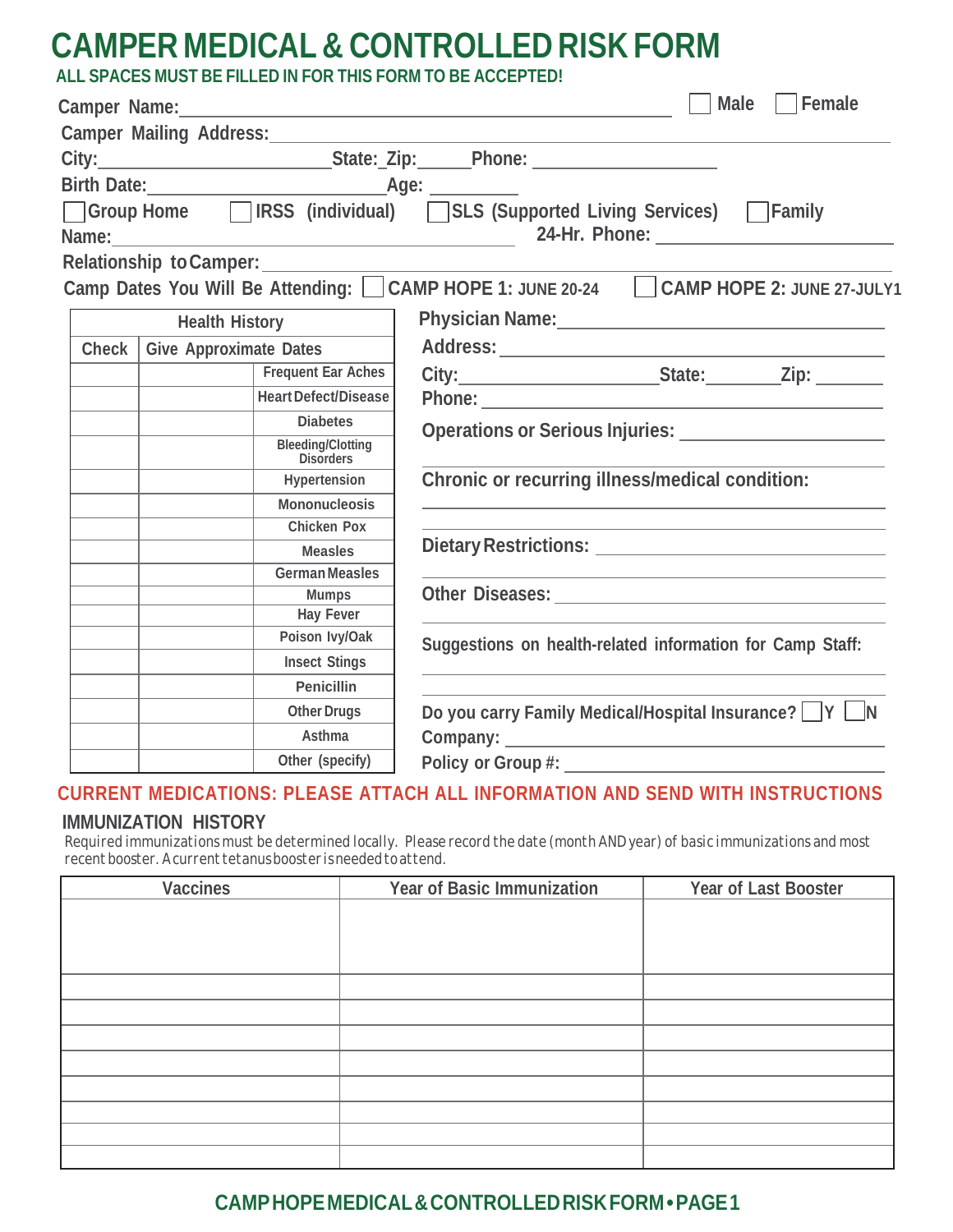# **CAMPER MEDICAL & CONTROLLED RISK FORM continued**

**THIS FORM MUST BE FILLED OUT AND SIGNED BY A PHYSICIAN.**

### **HEALTH CARE RECOMMENDATIONS BY LICENSED PHYSICIAN TO BE ADMINISTERED AT CAMP**

All medications must be in original prescription bottle clearly marked as to content, dosage, and frequency. If needed, attach additional pages to this form.

**Any prescribed meal plan or dietary restrictions:**

**Any allergies (food, drugs, plants, insects, etc.):**

**Activities to be encouraged or limited:**

**Additional health information:**

**I have examined the above camp applicant within the last year. DATE EXAMINED:**

**In my opinion, the above condition(s) do(es) not preclude his/her participation in an active camp program. RECOMMENDATIONS AND RESTRICTIONS WHILE ATCAMP - Any treatment to be continued at camp:**

#### THE FOLLOWING BOX AND INFORMATION MUST BE FILLED OUT BY A LICENSED PHYSICIAN.

| Licensed | Physician's |          |    |      | Signature:  |  |  |
|----------|-------------|----------|----|------|-------------|--|--|
|          |             | Address: |    |      |             |  |  |
|          |             | Date     | 0t | Form | Completion: |  |  |
|          |             | -        |    |      |             |  |  |